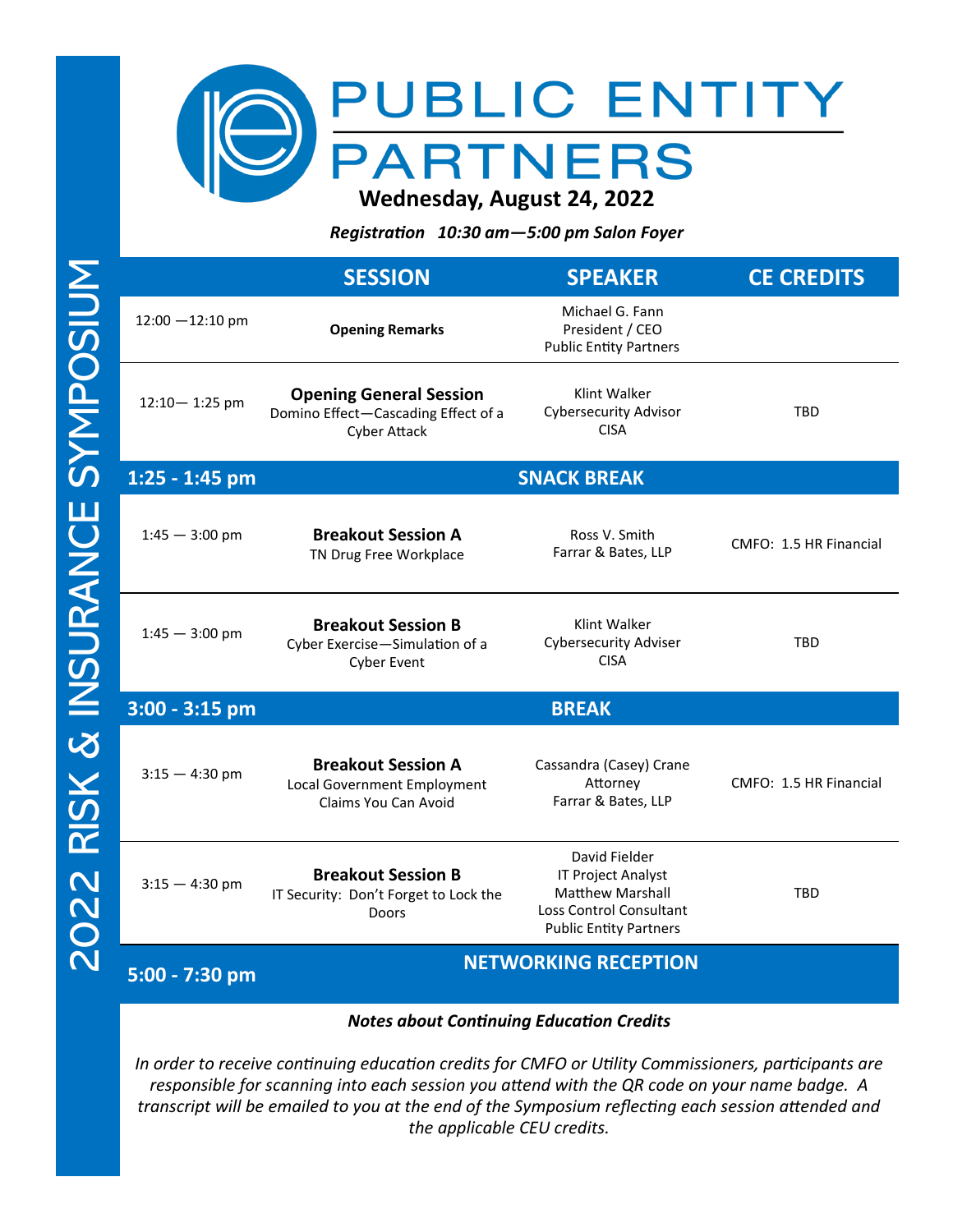

**Thursday, August 25, 2022**

*Registration 7:30 am—4:30 pm Salon Foyer* 

|                                 | <b>SESSION</b>                                                                                                                                          | <b>SPEAKER</b>                                                                   | <b>CE CREDITS</b>    |
|---------------------------------|---------------------------------------------------------------------------------------------------------------------------------------------------------|----------------------------------------------------------------------------------|----------------------|
| $8:30 - 9:25$ am                | <b>Breakout Session A</b><br><b>Building A Road For Recovery</b>                                                                                        | Abbie Hudgins<br>Administrator<br>Bureau of Workers'<br>Compensation             | CMFO: 1 HR Financial |
| $8:30 - 9:25$ am                | <b>Breakout Session B</b><br>Compliance with the Requirements of<br>the Tennessee Public Records Act:<br>What Grade Would Your Municipality<br>Receive? | Elisha Hodge<br>Legal Consultant<br><b>MTAS</b>                                  | CMFO: 1 HR Financial |
| $9:25 - 9:45$ am                |                                                                                                                                                         | <b>SNACK BREAK</b>                                                               |                      |
| $9:45 - 11:25$ am               | <b>General Session:</b><br>Surviving Being Backstage at Las<br>Vegas Route 91 Shooting-Lessons<br>Learned                                               | <b>Bruce Ure</b><br><b>Ure Consulting Group</b>                                  | <b>TBD</b>           |
| 11:25am-12:40pm<br>Salon $6-10$ |                                                                                                                                                         | <b>EXCELLENCE IN RISK MANAGEMENT AWARDS LUNCH</b>                                |                      |
| 12:40-1:40 pm                   | <b>Keynote</b><br>The Tragedy of Distracted Driving                                                                                                     | Kim Schlau                                                                       | TBD                  |
| 1:40 - 2:00 pm                  |                                                                                                                                                         | <b>BREAK</b>                                                                     |                      |
| 2:00 - 2:50 pm                  | <b>Breakout Session A</b><br>Are You Ready? - Active Shooter Table<br>Top Exercise Pt. I                                                                | Mike Kelly, Bobby Bostaph, and<br>Rob Chadwich<br><b>Holdfast Security Group</b> | TBD                  |
| $2:00 - 2:50$ pm                | <b>Breakout Session B</b><br>Taking the Cape Off                                                                                                        | Chief Patrick Kenny                                                              | TBD                  |